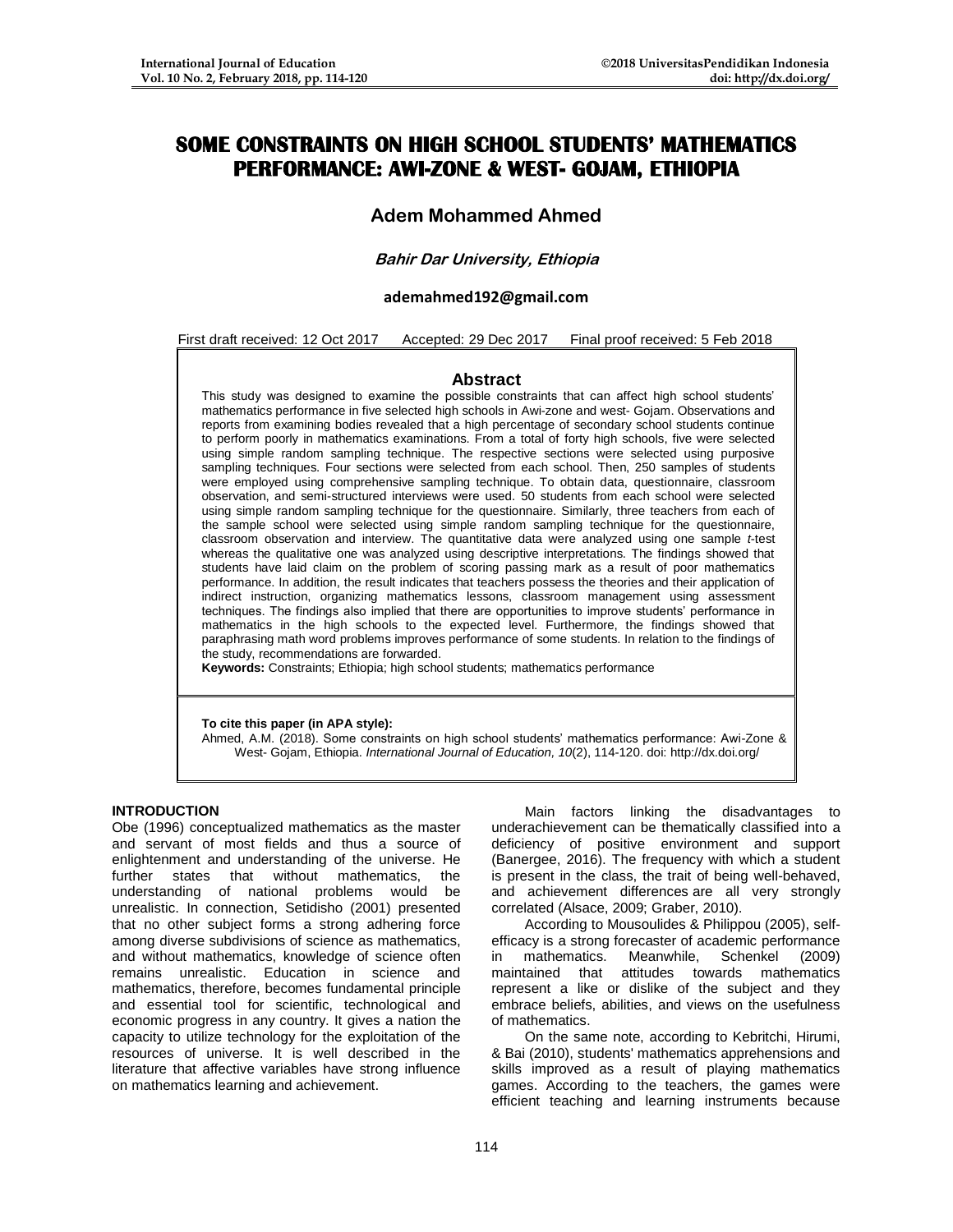they: (a) had an experiential nature, (b) extended an alternative way of teaching and learning, (c) afforded the students reasons to learn mathematics to solve the game problems and progress in the games, (d) decreased students' mathematics phobia, and (e) increased time on activity. On the other hand, according to the students, the games were efficient because they (a) mixed learning and fun, (b) proposed mathematics in adventurous and explorative context, and (c) challenged students to learn mathematics. In addition, the majority of the students expressed that they preferred playing multi-player versus single-player games. Thus, collaborative nature of the games made the games more attractive for students to play.

On the other hand, mathematics anxiety is one factor that affects student achievement (Zakaria, Zain, Ahmad, & Erlina, 2012). Therefore, teachers should strain to understand mathematics anxiety and implement teaching and learning strategies so that students can get the better of their anxiety. Researchers of mathematics anxiety verifies that it has been reasonably responsible in taking over test anxiety's theoretical foundation for mathematics anxiety (Hembree, 1990). Maloney, Schaeffer, & Beilock (2013) identified the negative effects of students' anxiety on assessments of mathematics proficiency and have presented that, for many students' mathematics tests are capturing far more than their mathematics knowledge.

Thus, student behavior and teacher guided classroom management positively correlates with student achievement (Marsden, 2006). There are some grounds that teacher's effects are more marked for mathematics achievement in high minority schools Konstantopoulos & Chung (2011).

Furthermore, it was found that teacher qualification and student environment did not influence students' poor performance; however, teaching methods have shaped poor performance of students in general mathematics and further mathematics (Gegbe & Koroma, 2014). Teachers should thus promote and motivate students to love mathematics related subjects. Students must formulate positive attitude towards the teacher and the subject matter. It is a fact that teacher factor, students attitude and commitment, methods of teaching mathematics, use of instructional materials and the school environment are to a great extent valid factors that influence students' poor performance in mathematics in the senior secondary school certificate examination in Kogi state, Nigeria (Umameh, 2011). This is so because as noted by Brown (2016), rational mathematical thought necessarily leans on beliefs set within a play of ideological framings within school partition in terms of their stakeholder interface with mathematics.

Meanwhile, according to Peak (2011), improving the academic achievement of students who are often in the middle or average scope and who are mainly minorities and are economically disfavored has been shown to bring about significant improvement in mathematics achievement. OECD (2016) has distinguished typical individual, family, regional, and

school level components linked with differential attainment in mathematics and science. McLeod (1992) identified three concepts used in his research that affect mathematics education: beliefs, attitudes, and emotions. He made distinctions among these and described emotions as the most intense and least stable, beliefs as the most stable and least intense, and attitudes as somewhere in between on both dimensions. Beliefs were seen as the most 'cognitive' and emotions as the least so.

Gherasim, Butnaru, and Mairean (2013) observed gender factors in such variables as achievement goals, classroom environments and achievement in mathematics among young adolescents indicating that girls received higher grades in mathematics than boys. Significant gender differences were found in attitudes towards mathematics. More boys than girls read mathematics "outside readers", took part in mathematics extracurricular activities and consulted reference books when encountering difficulty in mathematics.

Another research found that amount of homework time, the act of teaching at school of the parents and residential size had nothing to do with attitude, learning habit and academic achievement (Wong, 1992). On the other hand, Daw (2012) proposed that the amount of homework and the socio-economic achievement gap in mathematics and science are directly proportional in secondary school. It can be expected that the student may not have enough support at home. The employments of focused instructional materials in school are thus further supported. Degree of affection of mathematics also deteriorated as students ascended the grade levels, and many students found mathematics lessons tiresome. Although most students liked mathematics, they considered it as a crucial subject and were unforced to give attempt to learn mathematics outside school, many of them did not have selfconfidence in learning mathematics. According to Burstein (1992), students' attitude towards mathematics and their performances and achievements are directly proportional to each other. Therefore, those students having positive attitude do better than holding negative attitude concerning mathematics (Gibbons, Kimmel, & O'Shea, 1997).

So far, in another study by the use of episode writing, "ability to solve mathematics problems", "having the correct answers", "accurate and fast solution", "ability to apply to daily life situations", "knowing the underlying principle", "understanding the procedure and strategies", "ability to clarify concepts", "knowing the relationships among concepts" and "ability to explain to others" were some of the indicators of understanding as comprehended by the students (Wong, 1995).

Observations and reports from examining bodies in the context of the present research revealed that a high percentage of secondary school students continue to perform poorly in mathematics examinations. According to Ministry of Education of Ethiopia (2015), only 27% of the secondary students' school performance levels in 2014/15 met the standard, level 3. Furthermore, according to the Education Bureau of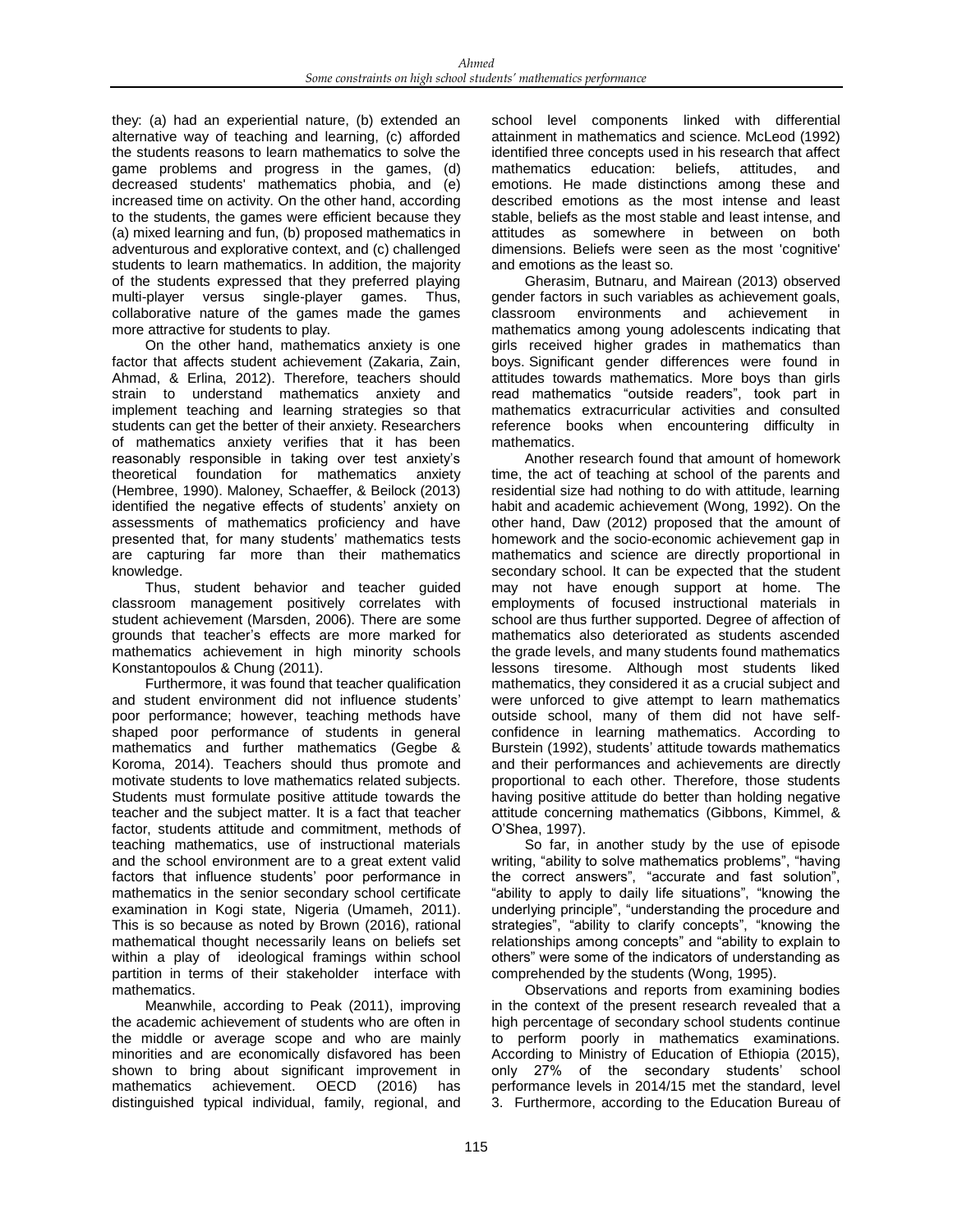Amhara region, where the research took place, by 2016 only approximately 33% of students who took grade 10 national exams in the region obtained the passing mark (50%).

Despite the laudable efforts at developing an acceptable general mathematics curriculum, students' performance in the subject appears to be declining over the years. Meanwhile, schools are established to accomplish specific goals and objectives and incidentally one of the most common criteria of evaluating the effectiveness of any school system is the extent to which the students perform in their examinations. Thus, the objectives of this study are to examine the factors responsible for the students' poor performance in mathematics in selected secondary schools. Specifically, it will examine teachers' and students' attitude to teaching and learning of mathematics, the nature of school environment, teachers' teaching methods, and teachers' use of instructional materials and finally to recommend the concerned body for its remedy.

According to Agirdag, van Houtte, & van Avermaet (2012), more than one-level studies of data grounded on a study of 2,845 pupils (aged between 10 and 12 years) in 68 Flemish primary schools disclosed that a higher proportion of migrant and working-class pupils in a school is related with lower levels of math achievement in both migrant and indigenous Belgian students. The authors' findings determined that the ethnic composition of the school no longer had a substantial effect on students' achievement, while the socio-economic status composition did.

A significant forecaster of achievement in mathematics is the teacher's communication of objectives and expectations. Earlier research (Gherasim et al., 2013) has demonstrated the grandness of knowing the goals of an activity for being productive. It is also sensible to believe that if we know what we are looking for, it should be more comfortable to find it. The outcomes of this study demonstrated a positive relationship between the factor—properly communicated objectives—and achievement in mathematics.

#### **METHOD**

Basically, quantitative data analysis technique was used to analyze the data and qualitative analysis technique was also used as a supplement to the quantitative data analysis. To see the extent to which the perceived constraints affect the mathematics performance of students, one sample *t*-test analysis was applied. The data drawn from observation and interview were thematically analyzed qualitatively using descriptions.

The research designs used in this study were survey research design and analytical research design. Moreover, the research approach used in the study was a quantitative approach supported or complemented by a qualitative research approach.

#### **Participants**

The study was designed to explore factors of perceived constraints on students' performance in mathematics.

Specifically, this study was designed to examine the effect of perceived constraints on five high school students in mathematics. Moreover, this research further aimed to discover the relationship between beliefs and performance of mathematics. In addition, the effects of some factors that teachers identified as constraining students' poor performance in mathematics were intensively investigated.

To this end, the target population of the study was high school students and mathematics instructors in West Gojam and Awi zones, Amhara regional state, Ethiopia. From a total of nine functioning high schools, five high schools were selected using simple random sampling technique. The five high schools' respective mathematics teachers were selected using purposive sampling techniques. Then, all mathematics teachers of the five high schools selected using comprehensive sampling technique were samples of this study. Fifty students from each of the five high schools were selected using simple random sampling technique for questionnaire and similarly three mathematics teachers from each of the sample high school were selected using simple random sampling technique for questionnaire, observation and interviewing.

#### **Data Gathering Instruments**

In this study, questionnaire, classroom observation, and semi-structured interviews were used as the basic instruments for collecting data. Questionnaire including both close ended and open ended questions that encompasses questions of different variables was used as the main data gathering tool. The close ended questions were 5- point Likert scale questions whereas open ended questions request teachers to describe a recently used problem, explain why they prefer particular types of questions, identify opportunities and constraints of teaching in mathematics classes in their respective high schools and describe the professional development needs of the staff at their school in relation to the implementation of good teaching-learning approaches.

Furthermore, the semi-structured interview and observation guides were designed in such a way that they provide relevant data that helped us to answer the basic research questions of this study.

### **FINDINGS AND DISCUSSION**

This part deals with the analysis of results obtained from the questionnaire distributed to students and teachers of the five high schools situated in Gojam and Awi- zone, Amhara Regional state, Ethiopia. 250 students were involved in filling the questionnaire. The questionnaire of the students constitutes 20 items categorized under three themes. The questionnaire of the teachers constitutes 25 items categorized under one theme. One sample *t*-test was employed to examine students' poor performance in mathematics and teachers' mathematical knowledge, practice and level of support. The findings are presented, analyzed and interpreted as follows: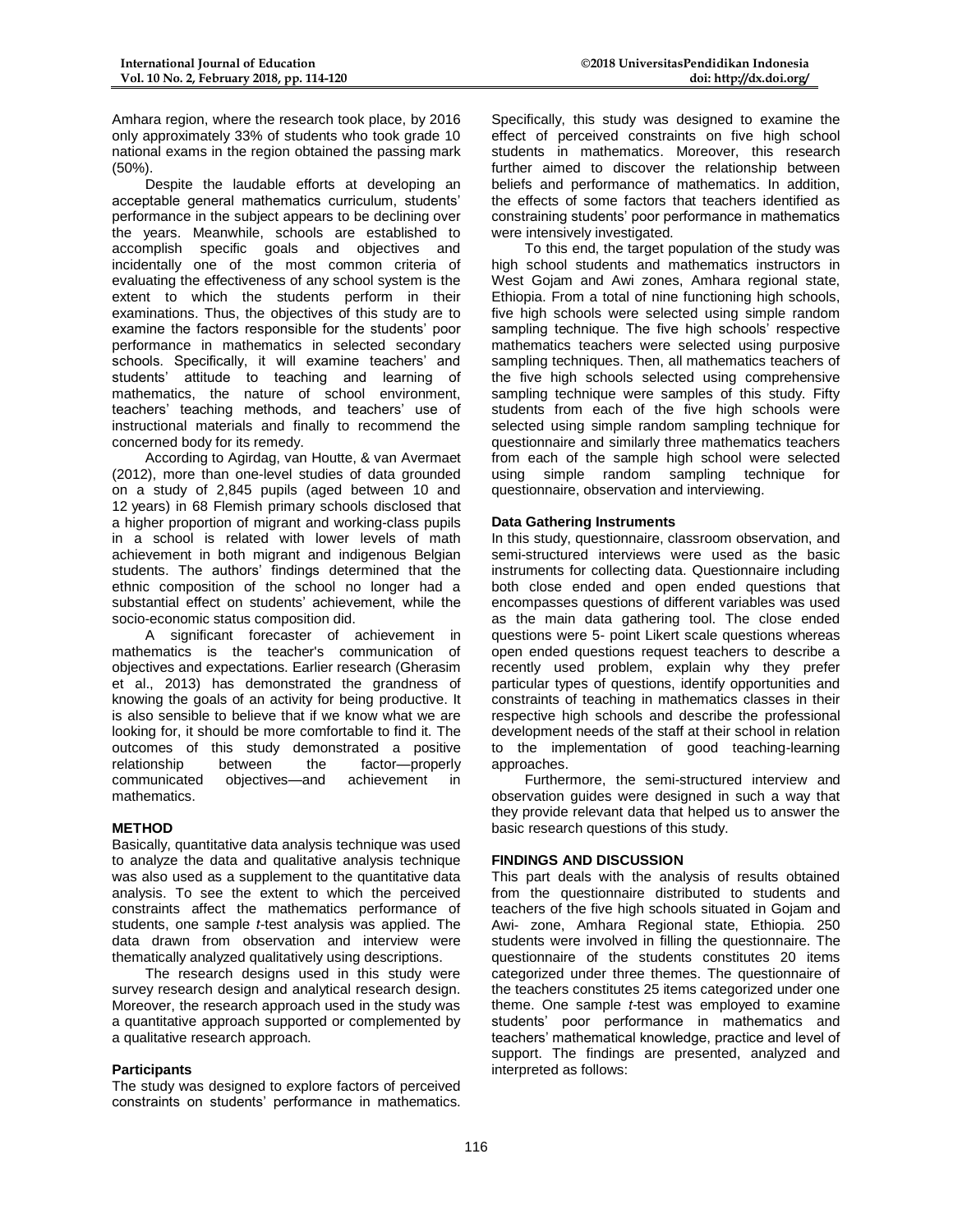|                                                                                                                         | Expected | Observed mean |       |     |         |
|-------------------------------------------------------------------------------------------------------------------------|----------|---------------|-------|-----|---------|
| Variables                                                                                                               | mean     |               | sd    | df  | Sig     |
| Inferior than other classmates                                                                                          |          | 2.4           | .665  | 249 | $.000*$ |
| Keep thinking of questions that I cannot answer in                                                                      | 3        | 2.6           | .802  | 249 | $.000*$ |
| previous part                                                                                                           |          |               |       |     |         |
| Think about the consequence of failing in the exam                                                                      |          | 2.3           | .459  | 249 | :000*   |
| Feel nervous and worry                                                                                                  |          | 3.5           | .672  | 249 | .000*   |
| Cannot remember what I have learnt before                                                                               | 3        | 3.1           | 1.303 | 249 | .226    |
| $\mathcal{L}$ . The set of the set of $\mathcal{L}$ of $\mathcal{L}$ of $\mathcal{L}$ of $\mathcal{L}$ of $\mathcal{L}$ |          |               |       |     |         |

significant at alpha value of 0.05;  $n = 250$ 

The results in Table 1 portray that there was a significant mean difference between the expected (3) and the observed (2.4) regarding that in taking math exam, students had negative thought that they were inferior to other classmates which was in favor of the expected mean.

This implies that students had bad experience of feeling inferiority concerning math exam. Similarly, table 1 shows that there was a significant difference between the expected (3) and the observed (2.6) regarding that students kept thinking about questions that they could not answer. The same is true for thinking about the consequence of failing and feeling nervous and worry in the exam. However, one of the categories that were observed in this study was that whether they can remember what they have learned before the exam or not. As the responses obtained from the students disclosed, there was no significant difference between the expected mean (3) and the observed mean (3.1). This implies that the students' remembrance only did not help them in answering questions in a mathematics examination.

Table 2: Perception of students on the influence of teachers' method of teaching and learning materials on students' poor academic performance:

| Variables                                                 | Expected<br>mean | Observed<br>mean | sd    | df  | Sig  |
|-----------------------------------------------------------|------------------|------------------|-------|-----|------|
| Large class size                                          | د                | 3.1              | 1.303 | 249 | .082 |
| Teachers are not innovative in methodology                |                  | 2.5              | .501  | 249 | .032 |
| Instructional materials are not provided for the teachers |                  | 2.5              | 1.027 | 249 | .065 |
| Inadequate lesson plan                                    |                  | 3.4              | 1.202 | 249 | .076 |
| Inadequate supervision                                    | ?                | 3.2              | .750  | 249 | .047 |

significant at alpha value of 0.05;  $n = 250$ 

The results in table 2 show that there was a significant difference between means of teachers' not being innovative in methodology, expected mean (3) and observed mean (2.5), and inadequate

supervision, expected mean (3) and observed mean (3.2). However, there was no significant difference between the expected mean and observed mean of large class size, not providing instructional materials, and inadequate lesson plan.

| Table 3: Perception of students on their poor academic performance and teachers' qualifications: |  |  |  |
|--------------------------------------------------------------------------------------------------|--|--|--|
|--------------------------------------------------------------------------------------------------|--|--|--|

| Variables                                                        | Expected | Observed | sd    | df  | Sig               |
|------------------------------------------------------------------|----------|----------|-------|-----|-------------------|
|                                                                  | mean     | mean     |       |     |                   |
| Lack of quality teachers                                         | 3        | 2.5      | 1.027 | 249 | .000              |
| Most teachers do not have adequate knowledge of<br>their subject | 3        | 2.45     | .776  | 249 | .000 <sup>°</sup> |
| Extreme dependence on text books                                 | 3        | 3.6      | .918  | 249 | .000 <sup>°</sup> |
| Lack of professional development                                 | 3        | 3.1      | .832  | 249 | .059              |
| Inadequate teaching skills                                       | 3        | 3.4      | 1.116 | 249 | .000              |
| Teachers' inadequate salary                                      | 3        | 3.0      | .776  | 249 | 1.00              |

significant at alpha value of 0.05;  $n = 250$ 

The results in table 3 shows that there was a significant difference between the mean of lack of quality teachers, expected mean (3) and observed mean (2.5); extreme dependence on text books, expected mean (3) and observed mean(3.6); and inadequate teaching skills

expected mean (3) and observed mean(3.4). Moreover, there was a significant difference between the expected mean (3) and observed mean (2.45) of having no adequate knowledge of their subject. However, lack of professional development and teachers' inadequate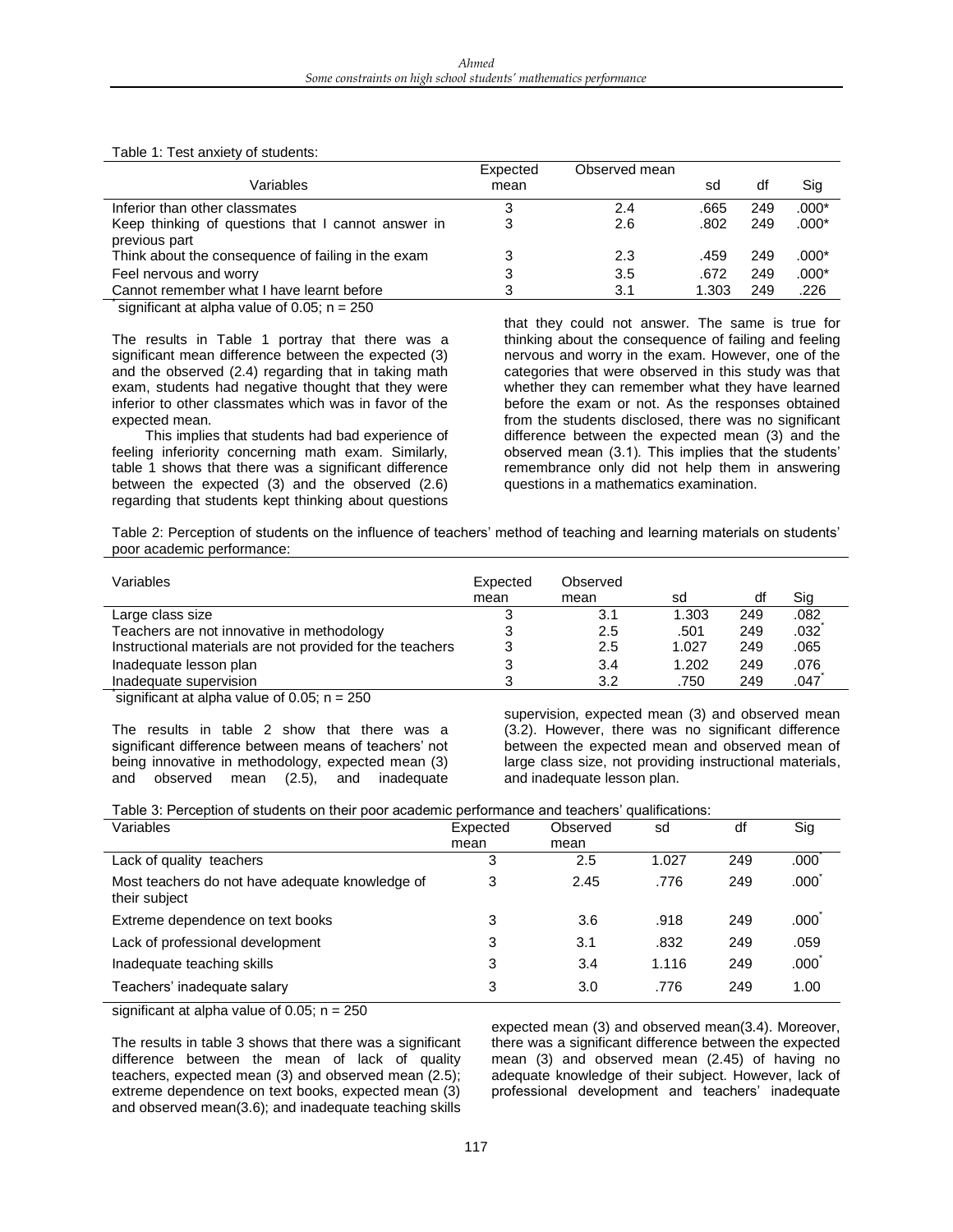salary did not have significant difference between the expected mean and observed mean.

As it is expected, the current finding was consistent with findings of previous studies. Silverman and Thompson (2008), for example, explained that instructors' practices are affected by their own experiences as learners of mathematics as well as by their experiences in classroom teaching as instructors' of mathematics.

This study explored whether and how teachers' mathematical knowledge for teaching contributes to enhancing students' mathematics achievement. It was found that teachers' mathematical knowledge was significantly related to student achievement gains in high school grades.

The present study had clear limitations, including the small sample of students and teachers, missing data, and a lack of alignment between our measure of teachers' mathematical knowledge and student achievement. These problems may bias the effect size coefficients of our content knowledge for teaching variable toward zero, however, we feel confident that the positive effects observed in our analyses were robust and, if anything, underestimated. However, we are less confident in any borderline or null results, such as those found for the teacher preparation measures. Therefore, the researcher focused his concluding discussion primarily on the effects of the content knowledge variable on students' achievement. It was found that teachers' mathematical knowledge for teaching positively predicted student gains in mathematics achievement in high schools. Moreover, the positive effect on student gains in the high schools suggests that teachers' content knowledge plays a role even in the teaching of very elementary mathematics content.

An important feature of these analyses was that the researcher measured mathematical knowledge for teaching, not simply teachers' computational facility or course taking. Consequently, it has been difficult to measure reliably or validly on a large scale. In this work, it has been attempted to build on these scholars' theories about relationships of subject matter and pedagogy by designing a measure of teachers' mathematical knowledge for teaching, and hence it can be reported that this more task-sensitive measure is positively related to student achievement.

The results modify interpretations of earlier studies exploring the effect of teachers on student achievement (Hanushek, 1997). In one hand, they support Shulman's (1986) important critical review of the process-product literature, namely, that studying teacher impact in light of subject-specific behavior is critical. Moreover, the findings help visualize a new generation of processproduct studies designed to answer questions about how teachers' mathematical behavior—in particular, their classroom explanations, representations, and interactions with students' mathematical thinking—might affect student outcomes. The results of this study also inform findings from the educational production function literature by indicating that a direct measure of teachers' content knowledge for teaching horns placeholder

measures such as courses taken or experience and by suggesting that measures of teacher knowledge should be at least content specific or, even better, specific to the knowledge used in teaching children. The findings of this study both support and challenge recent policy initiatives. If successful, efforts to improve teachers' mathematical knowledge through content-focused professional development and pre-service programs will improve student achievement, as intended.

#### **CONCLUSIONS**

Training should be given to mathematics teachers in different types of skills (Intellectual, Teaching, Evaluation etc.) to foster the students' performance. Teachers should enrich the students through effective open-ended questions, communication process, organization of mathematics related co-curricular activities, creative discussions, genuine experimentation etc.

In the same line, awareness should be given to parents in the way they could help students to foster their mathematical performance informally and at times non- formally. Schools need to arrange some special programs for development of mathematics performance. Teachers and school heads need to create conducive environment in schools for improving mathematics performance and its development.

Meanwhile, in order for schools to become more effective via producing more effective Mathematics teachers, some quandaries were found. Some teachers expressed that many of the students in the upper secondary level have a fallible background of basic Mathematics skills. Some teachers also indicated that students' interest in learning Mathematics was the primary problem. One teacher had even boldly and confidently declared that many students dislike intense Mathematics. A few teachers remarked the grandness of continuous Professional Development on teaching Mathematics. However, the findings of this study proposed that the teachers' professional development experiences were not very powerful in arriving at positive changes on either the teachers' practices or their beliefs. It is clear from the study that effectiveness of classroom instruction originates from the teacher. Mathematics teachers have to be well–prepared, well– knowledgeable, and extremely supported for modifications in the curriculum and instructional strategies to occur. A special pedagogy noticed in the model teacher that surpassed from the others was the teacher's calling into question abilities. The teacher was not only an explorer (the teacher rationalized what to do by explaining how and why the operation works), he was also a questioner (the teacher requires the students to be able to develop the procedure themselves). Suffolk (2007) connoted that the explainer is teacher–centered, while the questioner is learner– centered. On the other hand, Wong (2007) indicated that the teacher involves being the main figure in the Mathematics classroom, and not the students. It is the teacher who plans learning activities, which are the fundamental to understanding. The teacher needs to guide the classroom and its learning activities (Tsang et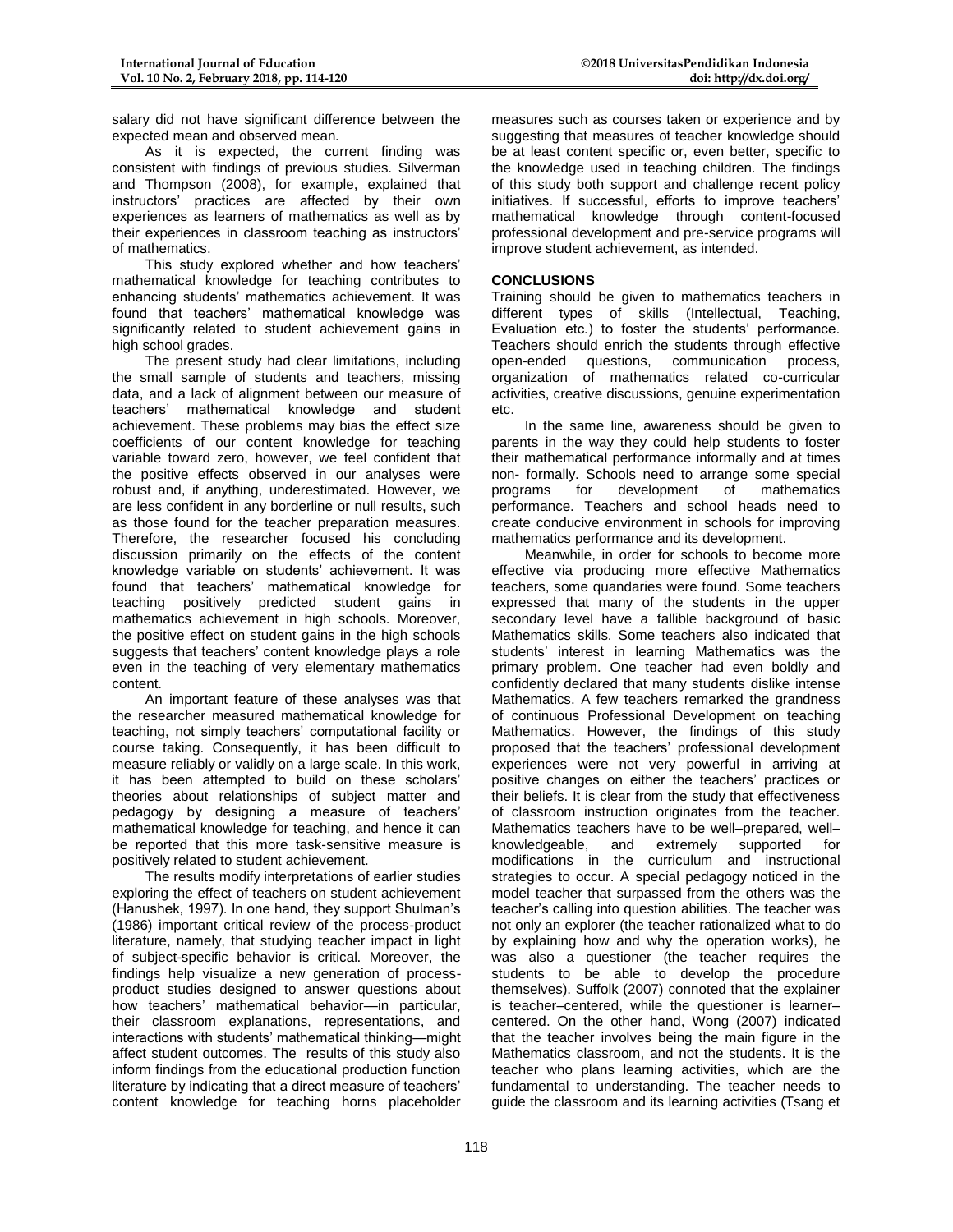al., 2014). Therefore, one characteristic of efficient classrooms might be teacher–led, yet student–centered. This is in line with Khalid's argument (2006) that effective teaching demands teachers to determine: "what aspects of a task to highlight, assessment techniques that enhance performance into the learning of mathematics, how to organize and direct the work of students, what questions to ask students having varied levels of expertise, and how to support students without taking over the process of [mathematical] thinking for them" (p. 176).

Based on the findings of the study, the following recommendations were forwarded: The curriculum developers, implementers and educational evaluators and school heads should enforce teachers to apply appropriate teaching methods. Teachers need to

#### **REFERENCES**

- Agirdag, O., van Houtte, M., 8 van Avermaet, P. (2012). Why does the ethnic and socio-economic composition of schools influence math achievement? The role of sense of futility and futility culture. *European Sociological Review*, *28,* 366- 378. 366378.10.1093/esr/jcq070
- Alsace, T. O. (2009). What makes a difference in the academic performance in English language arts and mathematics for Puerto Rican English language learners with and without disabilities? *Pro Quest Information & Learning*, 69.
- Brown, T. (2016). Rationality and belief in learning mathematics. *Educational Studies in Mathematics*, *92*(1), 75–90. https://doi.org/10.1007/s10649-015-9670-7
- Burstein, L. (1992). The analysis of multilevel data in *Research in Education, 8*, 158- 223. Federal Republic of Nigeria 2004: National Policy on Education (Revised), NERC.
- Daw, J. (2012). Parental income and the fruits of labor: Variability homework efficacy in secondary school. *Research in Social Stratification and Mobility, 30*, 246264.10.1016/j.rssm.2012.01.004
- Ethiopian Ministry of Education. (2015). Education Sector Development Program V (ESDP V) 2015/16-2019/20. Addis Ababa.
- Gegbe, B., & Koroma, J. . (2014). Students and teachers' perception of the causes of poor mathematics in Sierra Leone: A case study of BO District Sourthern Province. *International Journal of Engineering Research and General Science*, *2*(5), 240–253.
- Gherasim, L.R., Butnaru, S., Mairean, C. (2013). Classroom environment, achievement goals and maths **performance:** Gender differences. *Educational Studies*, *39*, 1-12. doi: 10.1080/03055698.2012.663480
- Gibbons, S., Kimmel, H., & O'Shea, M. (1997). Changing teacher behaviour through development: Implementing the teaching and content

identify mathematically creative students and forming the teaching group for their improvement of mathematics performance. Schools have to arrange special provisions and arrangements for counseling of mathematically creative talents. Creativity should be made Compulsory and integrated in all primary and secondary school mathematics curriculum, scheme of work, lesson note, lesson plan and in the classroom when teaching and learning take place. The Ministry of Education should review the Teacher Education programs for the development of some mechanism for improving mathematics performance. The Ministry of Education should review its programs to improve the capacity of the prospective teachers.

standards in science. *School Science and Mathematics, 97*(6), 302-310 .

- Graber, C. R. (2010). Factors that are predictive of student achievement outcomes and an analysis of these factors in high-poverty schools versus low-povertyschools. *ProQuest Information & Learning*, 71.
- Hanushek, E. A. (1997). Assessing the effects of school resources on student performance: An update. *Educational evaluation and policy analysis, 19*(2), 141-164.
- Hembree, R. (1990). The nature, effects and relief of mathematics anxiety. *Journal for Research in Mathematics Education*, *21*(1), 33–46. https://doi.org/10.2307/749455
- Kebritchi, M., Hirumi, A., & Bai, H. (2010). The effects of modern mathematics computer games on mathematics achievement and class motivation. *Computers and Education, 55*(2), 427–443. https://doi.org/10.1016/j.compedu.2010.02.007
- educational research and evaluation. *Review of*  Khalid, M. (2006). Mathematical thinking in Brunei curriculum: Implementation issues and challenges. 169-178. Progress report, Collaborative Studies on Innovations for Teaching and Learning Mathematics in Different Cultures (II)-Lesson Study focusing on Mathematical Thinking-". CRICED: University of Tsukuba
	- Konstantopoulos, S., & Chung, V. (2011). Teacher effects on minority and disadvantaged students' grade 4 achievement. *The Journal of Educational Research, 104*, 73. 86.10.1080/00220670903567349
- academic performance in general and further Maloney, E. A., Schaeffer, M. W., & Beilock, S. L. (2013). Mathematics anxiety and stereotype threat: Shared mechanisms, negative consequences and promising interventions. *Research in Mathematics Education, 15*(2), 115– 128.

https://doi.org/10.1080/14794802.2013.797744

Marsden, D. B. (2006). Relations between teacher perceptions of safe and orderly environment and student achievement among ten betterperforming, high-poverty schools in one<br>Southern California elementary school Southern California elementary school district. *ProQuest Information & Learning,* 67.